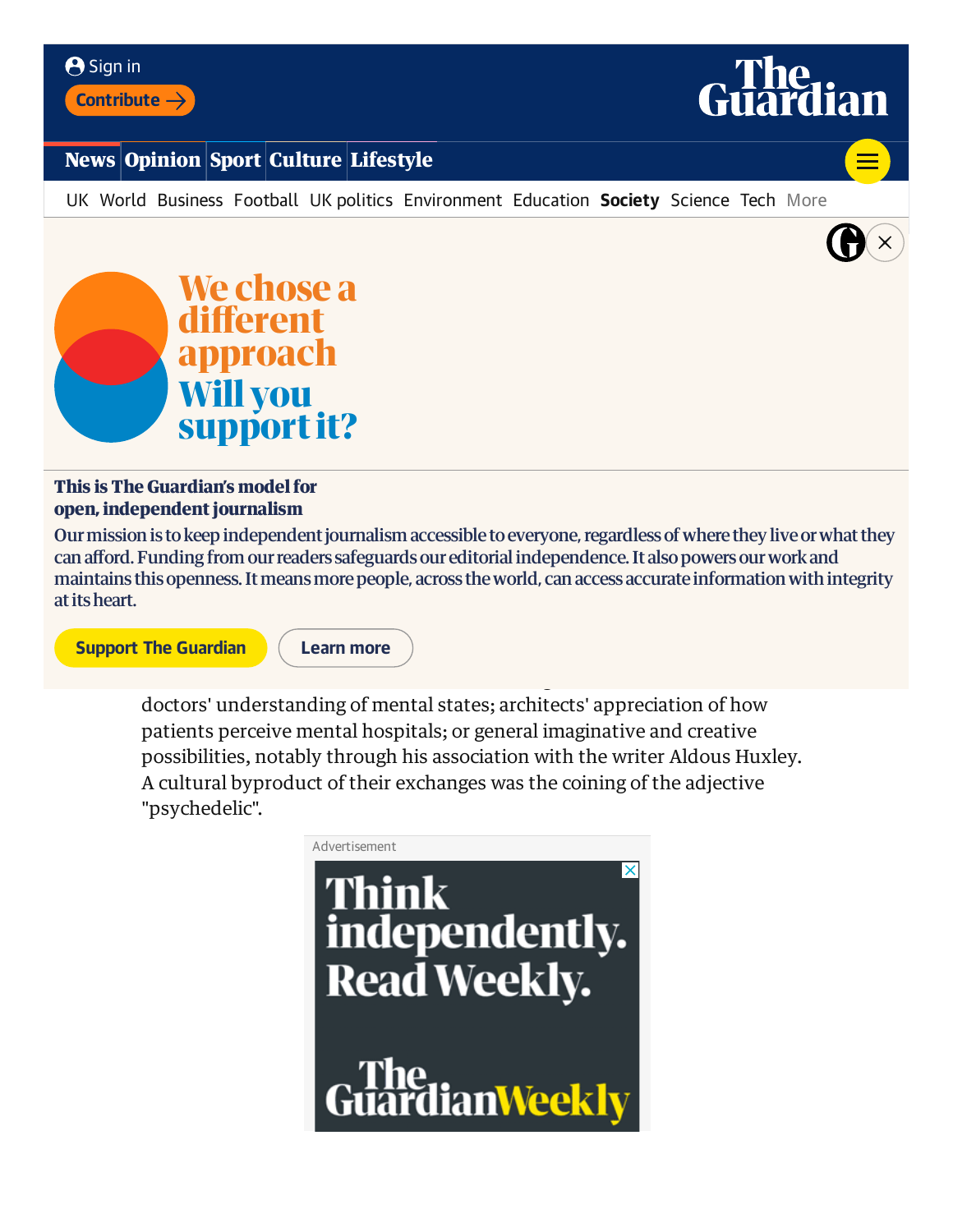I first met Humphry in 1952, after he had emigrated with his wife Jane to become clinical director of the mental hospital in Weyburn, Saskatchewan, Canada where I was director of psychiatric research. He wanted to get as far away from Britain as he could to continue the work for which he had received no encouragement in a largely psychoanalytic environment.

At the St George's Hospital, Tooting, London, he and fellow researcher John Smythies had examined the experience induced in normal volunteers by mescaline, the active hallucinogen extracted from the peyote plant, and realised that in many ways it was similar to people's experience of schizophrenia. It then struck them that mescaline is similar in structure to adrenaline, and that the schizophrenic body might contain a substance with the properties of mescaline, and somehow related to adrenaline.



newsletterfor public service professionals

 $\rightarrow$  Readmore

The psychiatric hospitals in Saskatchewan housed about 5,000 patients, of whom half were schizophrenic. Admission was for them a life sentence, and conditions were appalling. The work of Osmond and Smythies, who also came to Canada, offered a way forward: the adrenochrome hypothesis, which the three of us reported in a paper in the Journal of Mental Science in 1954.

We contended that in schizophrenic patients there was an abnormal production of adrenochrome, a derivative of

adrenaline, and that this played a role in the genesis of the condition. Three questions presented themselves: was adrenochrome really formed in the body, was it a hallucinogen and would an antidote be therapeutic for these patients? The answer to all three was yes.

To further our understanding of the psychology of schizophrenia, our biochemical team worked on adrenochrome, to establish how it was made and what it did. Then our clinical team conducted the first double-blind controlled experiment in psychiatry. We proved that adding one vitamin, B3 (niacin), to diets doubled our recovery rate of acute or early schizophrenic patients over the course of two years, and the results were confirmed by research in the US.

Convinced that we had discovered a very important, new and safe way of helping our patients, in 1966 we were joined by the double Nobel laureate Linus Pauling, who first employed the term orthomolecular psychiatry for the technique in a paper in the journal Science in 1968. Throughout this work, which left thousands fully recovered, Humphry was intelligent, calm, kind, full of creative ideas, and undeterred by conservative psychiatric opinions.

He approached other disorders with equal originality. The problem for chronic drinkers was complementary to that of schizophrenics, but rather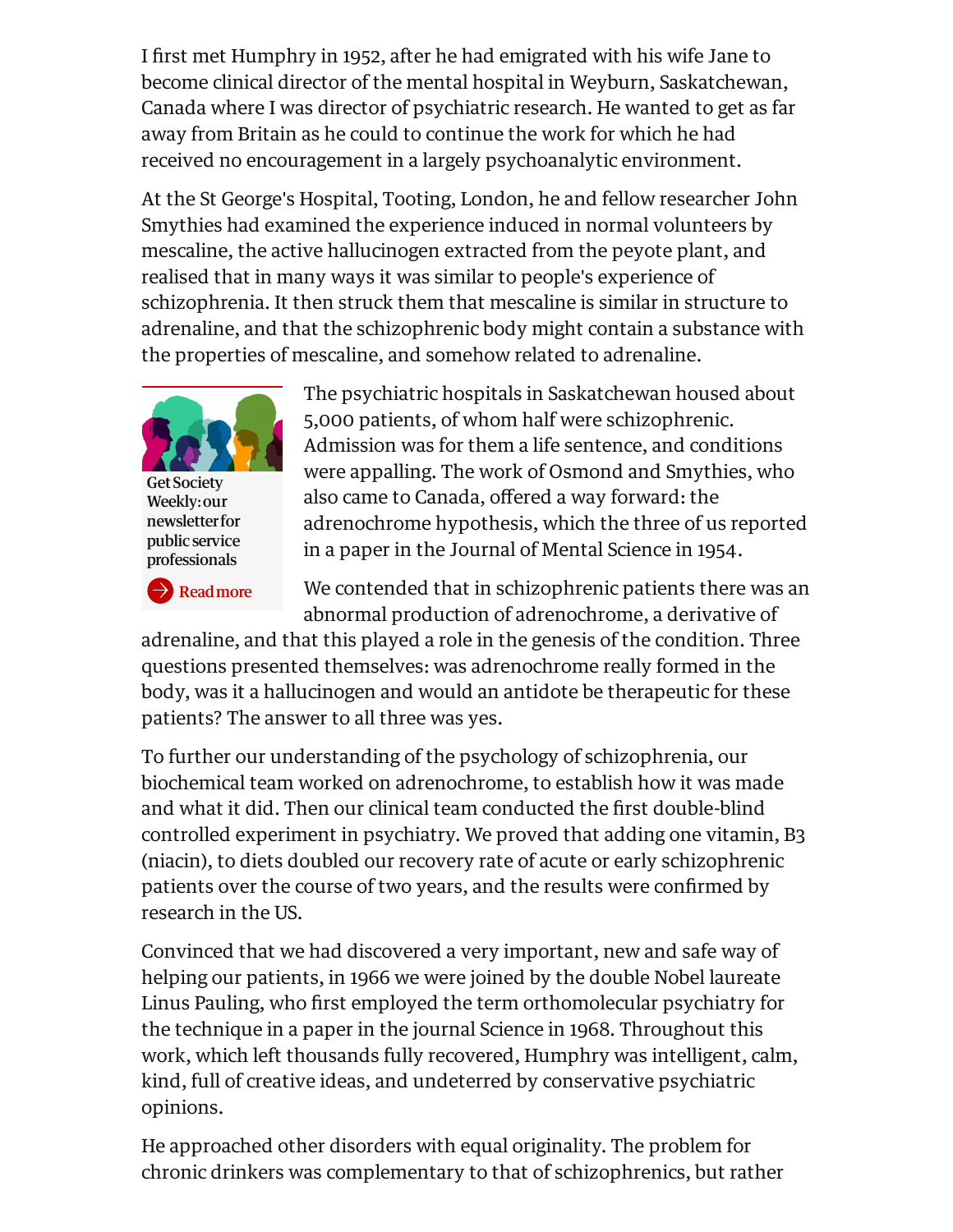the reverse: they needed to experience the hallucinations of delirium tremens in order to give up drinking. So for those whose brains had not generated the necessary chemicals, from 1956 onwards we adopted a hallucinogenic treatment. Out of more than 2,000 alcoholics in four institutions, 40% recovered. We used d-lysergic acid diethylamide (LSD) rather than mescaline because it was easier to work with.

Humphry's extensive list of papers and books, often co-authored, included our joint works The Chemical Basis Of Clinical Psychiatry (1960) and How To Live With [Schizophrenia](https://www.theguardian.com/society/schizophrenia) (1966). With BS Aaronson he wrote Psychedelics: The Uses And Implications Of Hallucinogenic Drugs (1970), and with Miriam Siegler, Models Of Madness, Models Of Medicine (1974).

Born in Surrey, Humphry went to Haileybury school, Hertfordshire. Medical studies at Guy's Hospital, London, led to second world war service as a surgeon-lieutenant in the Navy, and training to become a ship's psychiatrist. After the war, he obtained a psychiatric post at St George's, and began to study the pharmaceutical treatment of mental illness in the light of the Swiss chemist Albert Hoffman's description of how the effects of LSD resembled those of early schizophrenia.

Once Humphry's work had found the recognition and resources it needed in Canada, his observation of the chemical similarity of mescaline and adrenaline came to the notice of Aldous Huxley. Drug use had been a feature of the novelist's Brave New World (1932), and he was keen, in 1953, to offer himself as a guinea pig.

Humphry was reluctant: he did not "relish the possibility, however remote, of finding a small but discreditable niche in literary history as the man who drove Aldous Huxley mad". Fortunately the writer found the experience mystical and revelatory.

Their resulting correspondence led to Humphry telling the New York Academy of Sciences in 1957, "I have tried to find an appropriate name for the agents under discussion: a name that will include the concepts of enriching the mind and enlarging the vision ... My choice, because it is clear, euphonious and uncontaminated by other associations, is psychedelic, mind-manifesting."

None the less, Humphry had no enthusiasm for the drug excesses of the counterculture: to him, hallucinogens were "mysterious, dangerous substances, and must be treated respectfully", and he regretted the loss of medical opportunities caused by their ban by the end of the 1960s.

After Saskatchewan, he became director of the Bureau of Research in Neurology and Psychiatry at Princeton University, New Jersey (1961-71), and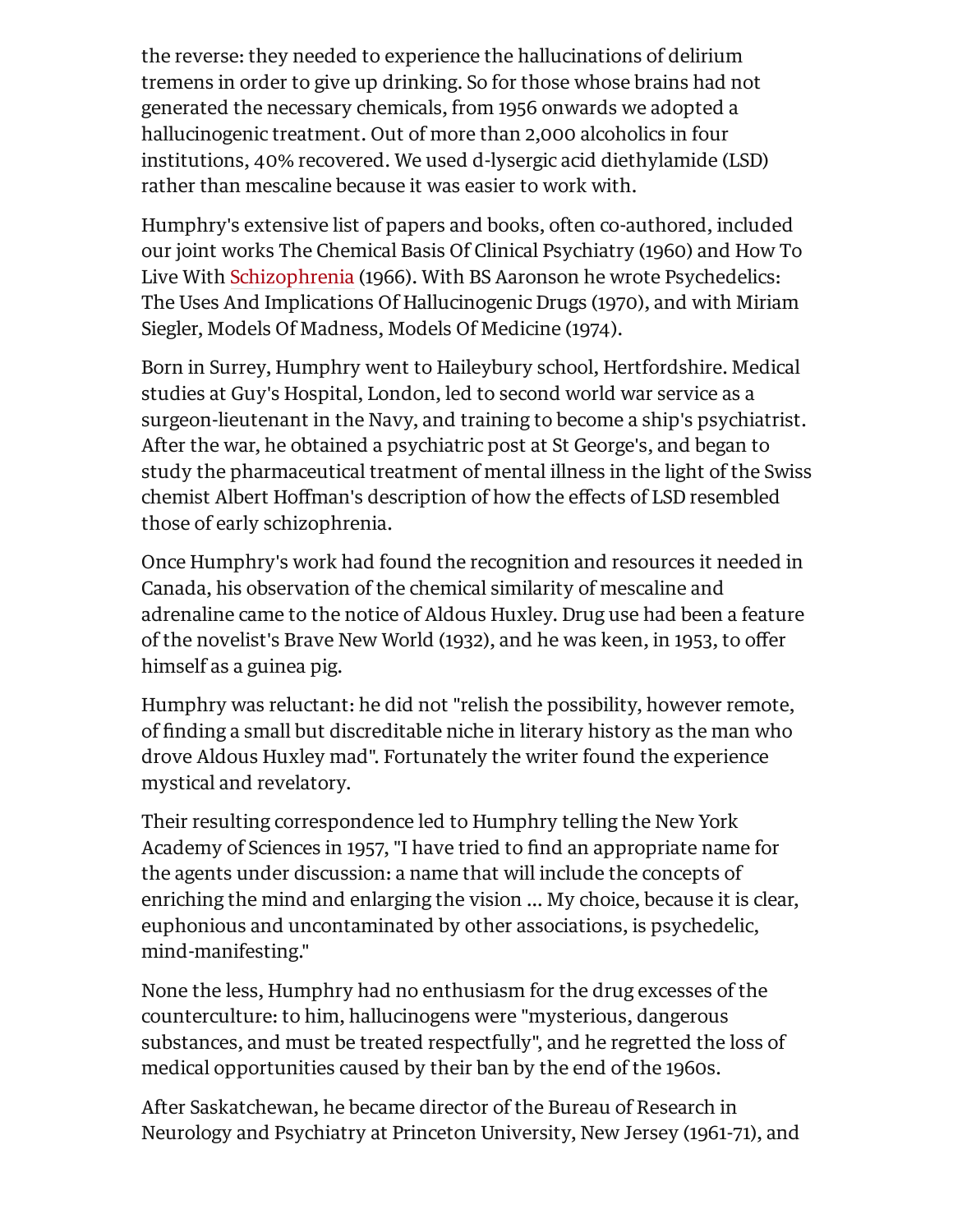then went to the University of Alabama School of Medicine (1971-92), where he was joined as a fellow professor by Smythies.

He is survived by his wife, two daughters and a son.

**·** Humphrey Fortescue Osmond, psychiatrist and researcher, born July 1 1917; died February 6 2004

# **We made a choice…**

… and we want to tell you about it. Our journalism now reaches record numbers around the world and more than a million people have supported our reporting. We continue to face financial challenges but, unlike many news organisations, we haven't put up a paywall. We want our journalism to remain accessible to all, regardless of where they live or what they can afford.

**This is The Guardian's model for open, independent journalism: free for those who can't afford it, supported by those who can.** Readers' support powers our work, safeguarding our essential editorial independence. This means the responsibility of protecting independent journalism is shared, enabling us all to feel empowered to bring about real change in the world. Your support gives Guardian journalists the time, space and freedom to report with tenacity and rigour, to shed light where others won't. It emboldens us to challenge authority and question the status quo. And by keeping all of our journalism free and open to all, we can foster inclusivity, diversity, make space for debate, inspire conversation – so more people have access to accurate information with integrity at its heart.

Guardian journalism is rooted in facts with a progressive perspective on the world. We are editorially independent, meaning we set our own agenda. Our journalism is free from commercial bias and not influenced by billionaire owners, politicians or shareholders. No one steers our opinion. At a time when there are so few sources of information you can really trust, this is vital as it enables us to give a voice to those less heard, challenge the powerful and hold them to account. Your support means we can keep investigating and exploring the critical issues of our time.

Our model allows people to support us in a way that works for them. Every time a reader like you makes a contribution to The Guardian, no matter how big or small, it goes directly into funding our journalism. But we need to build on this support for the years ahead. **Support The Guardian from as little as \$1 – and it only takes a minute. Thank you.**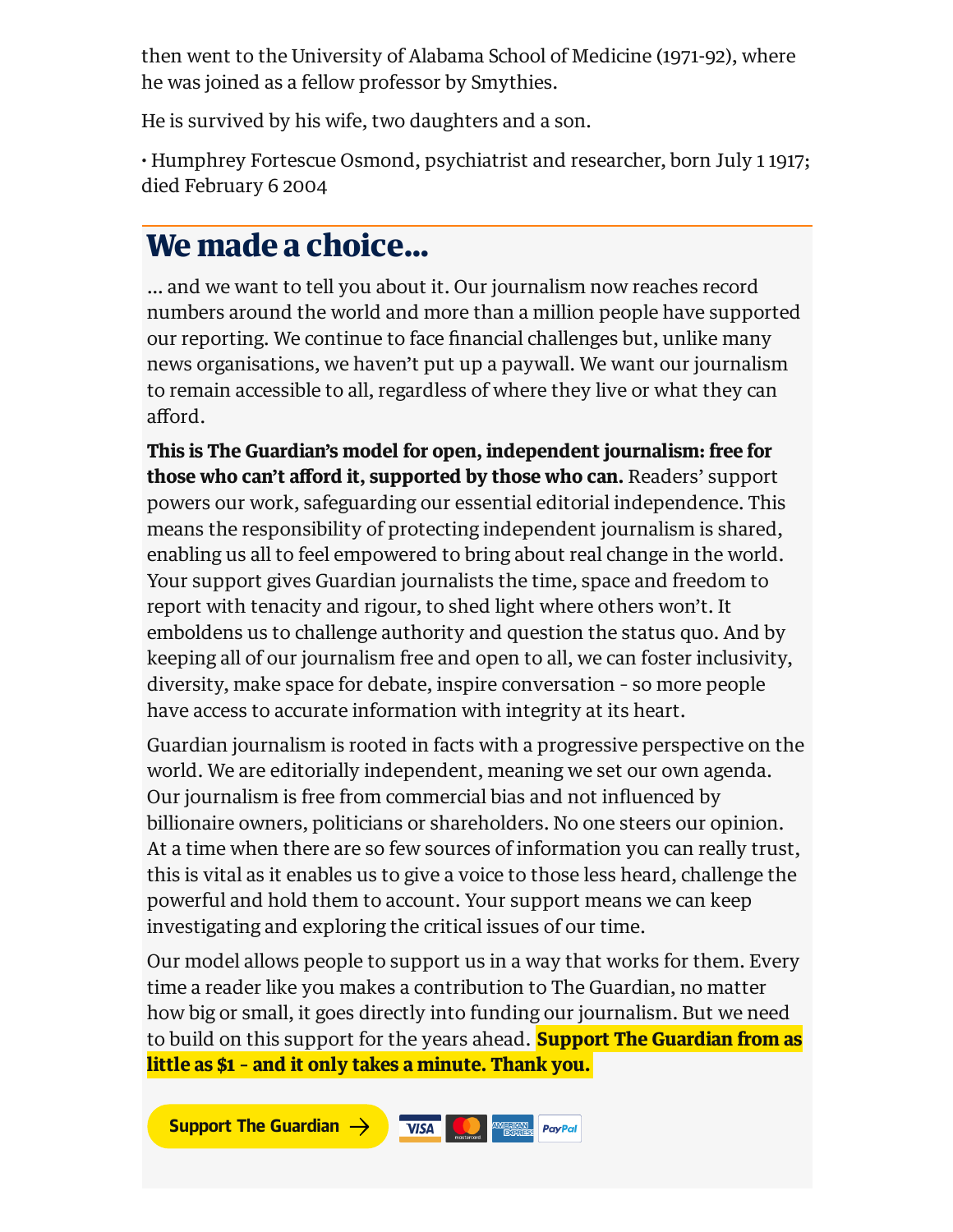# **Free for those who can't afford it Supported by those who can**

Topics

#### [Mental](https://www.theguardian.com/society/mental-health) health

[Schizophrenia/](https://www.theguardian.com/society/schizophrenia) [obituaries](https://www.theguardian.com/tone/obituaries)



## **related stories**



Sathnam Sanghera on The Boy with the Topknot: 'Mum cried while she told our story. I cried as I wrote it'

**4 Nov 2017** 

*Deborah Orr* **All Oliver James is [dangerously](https://www.theguardian.com/society/2016/mar/12/oliver-james-is-wrong-to-blame-parents-for-their-childrens-mental-illness) wrong to blame parents for their children's mental illness** 

**12 Mar 2016** 



### **Most [popular](https://www.theguardian.com/most-read/society)**

<span id="page-4-0"></span>Paul Manafort: Trump's ex-campaign chair handed 47-month prison term - as it happened The ugly power of R [Kelly's](https://www.theguardian.com/music/2019/mar/07/the-ugly-power-of-r-kellys-photo-with-gayle-king) photo with Gayle King **Across The [Guardian](#page-4-0) In Society**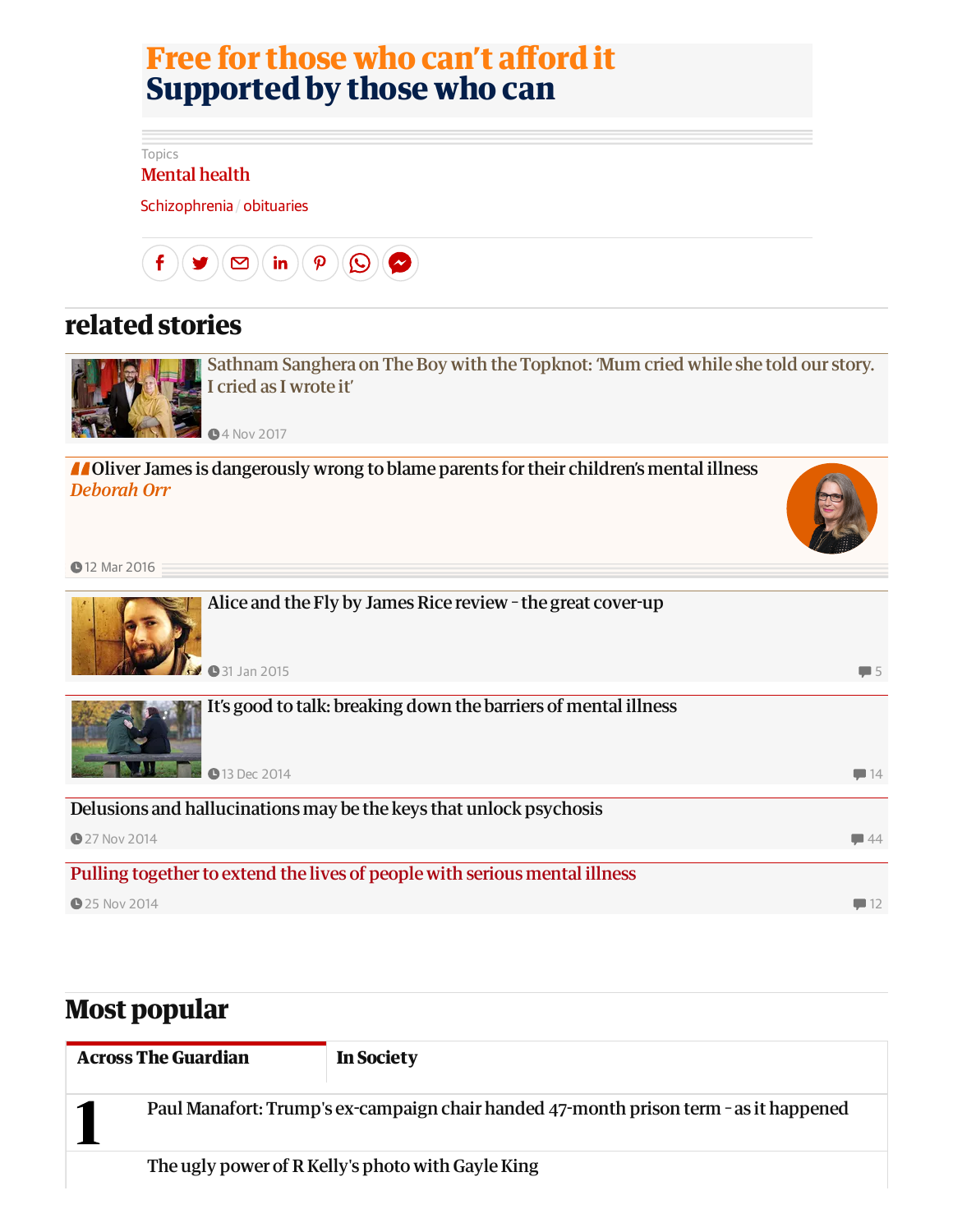|                                                                                                         | Robert Crumb: 'I am no longer a slave to a raging libido'                  |  |
|---------------------------------------------------------------------------------------------------------|----------------------------------------------------------------------------|--|
|                                                                                                         | Stepsister of Anne Frank meets with California teens behind swastika photo |  |
| 5                                                                                                       | Where is the world's hardest-drinking city?                                |  |
| 6                                                                                                       | House votes to condemn antisemitism after Ilhan Omar's remarks on Israel   |  |
| 7                                                                                                       | <b>A</b> Facebook's new move isn't about privacy. It's about domination    |  |
| 8                                                                                                       | Paul Manafort: Trump's ex-campaign chief sentenced to 47 months            |  |
|                                                                                                         | Venezuela: huge power outage leaves much of country in the dark            |  |
|                                                                                                         | "Tim Apple': Donald Trump gets name of tech giant's CEO wrong - video      |  |
| <b>Most commented</b><br>Emissions safeguard switch will relax controls on big polluters, Greens say    |                                                                            |  |
| <b>Most shared</b><br>Believe the victims of child sexual abuse? If only we did<br><b>Suzanne Moore</b> |                                                                            |  |

Advertisement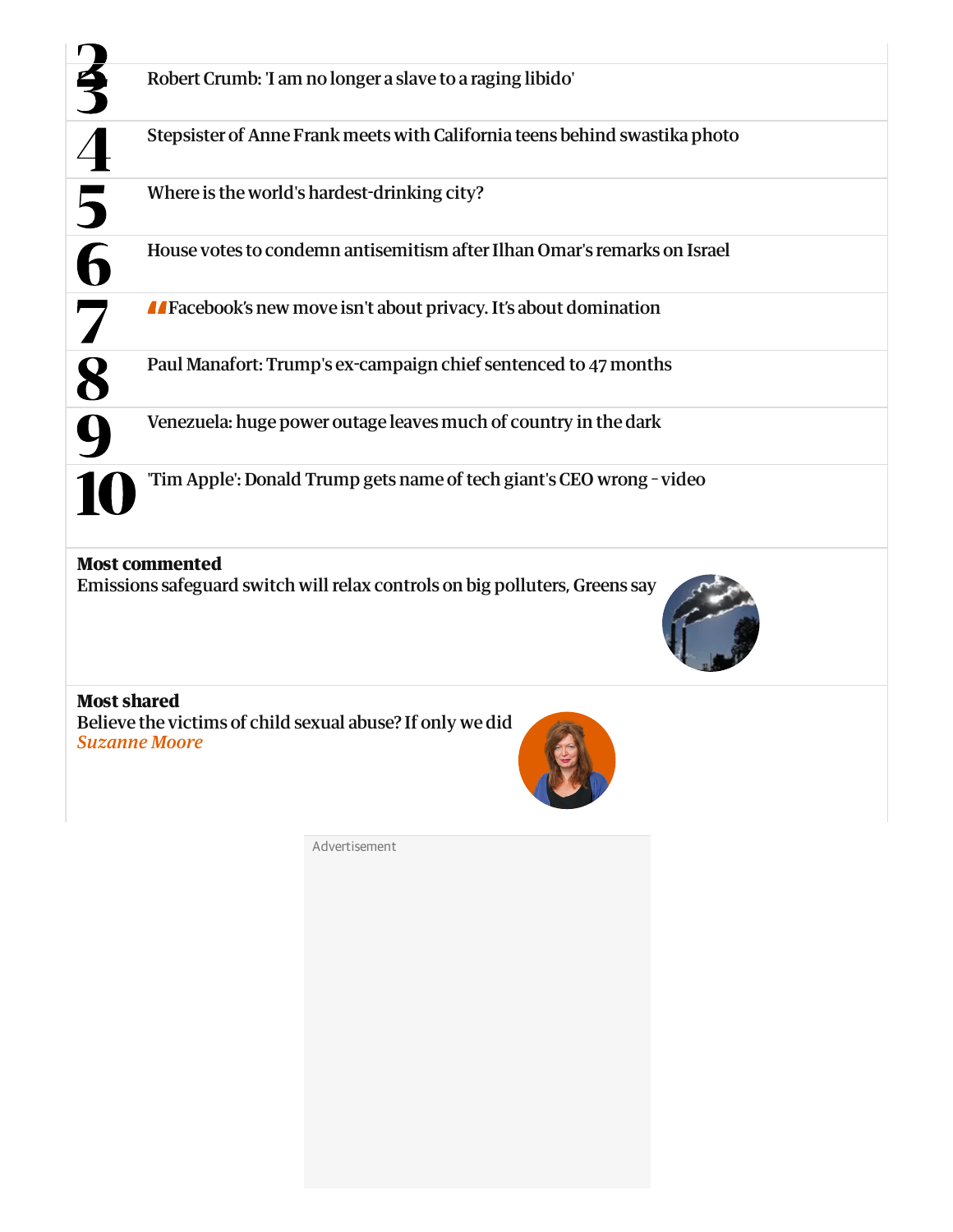

UK World Business Football UK politics [Environment](https://www.theguardian.com/uk-news) [Education](https://www.theguardian.com/education) **[Society](https://www.theguardian.com/society)** [Science](https://www.theguardian.com/science) [Tech](https://www.theguardian.com/us/technology)

| Sign up to our daily email |                           |  |  |
|----------------------------|---------------------------|--|--|
| Email address<br>Sign up   |                           |  |  |
| About us                   | All topics                |  |  |
| Contact us                 | All writers               |  |  |
| Complaints & corrections   | Digital newspaper archive |  |  |
| Secure Drop                | Facebook                  |  |  |
| Work for us                | Twitter                   |  |  |
| Privacy policy             |                           |  |  |
| Cookie policy              |                           |  |  |
| Terms & conditions         |                           |  |  |
| <b>Help</b>                |                           |  |  |
|                            |                           |  |  |